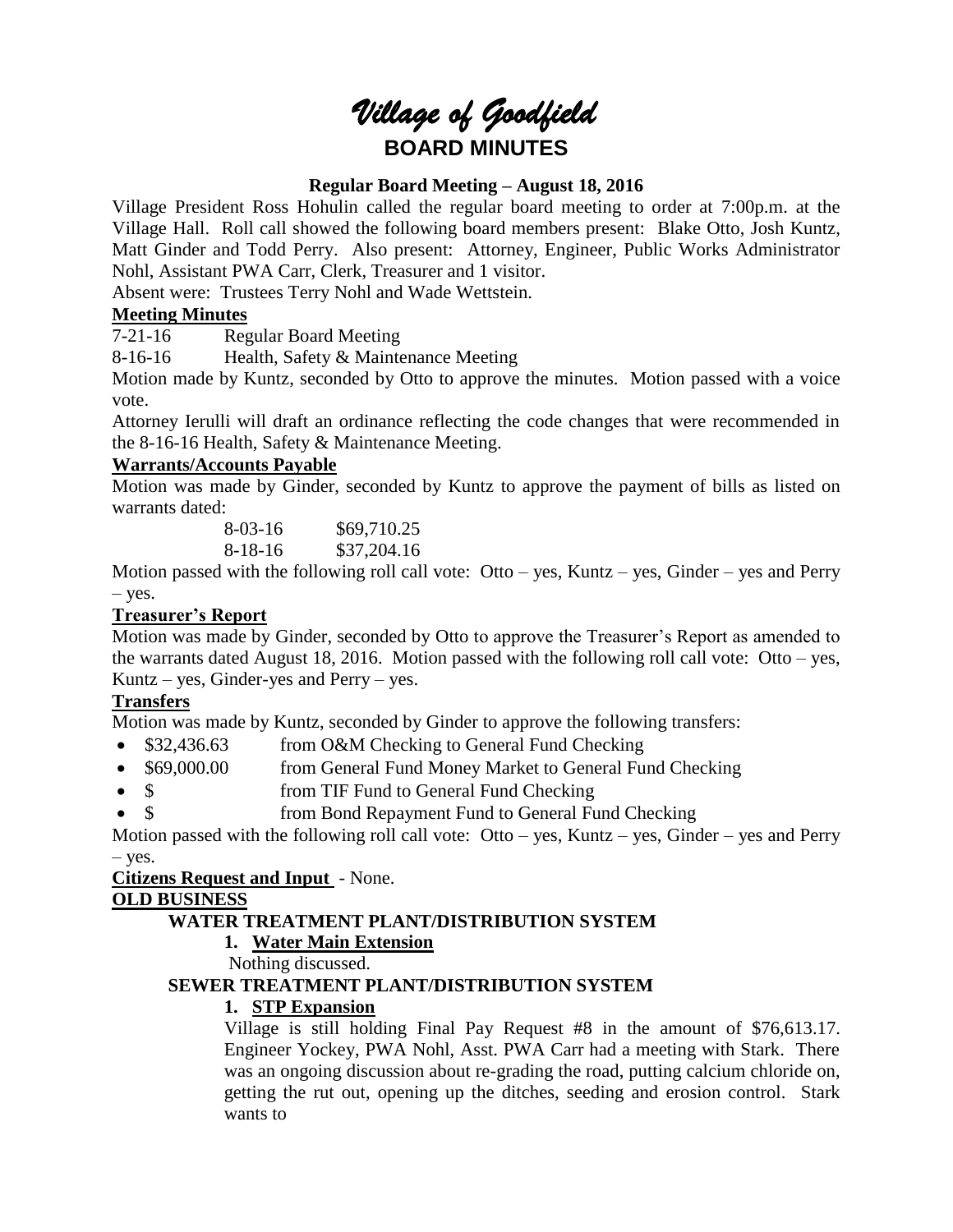come out after September  $15<sup>th</sup>$ . PWA stated the large rut in the road should be filled in before September  $15<sup>th</sup>$ .

## **2. Trunk Sewer Improvements – Clearing Brush - Easements**

Nothing discussed.

**Payment of outstanding invoices upon request of Village Engineer**

There were no outstanding invoices.

## **Goodfield Business Park**

When the crops come out Mr. Parsons is going to put the road into the pump station. That is the last item on the punch list.

#### **Possible Annexation**

Nothing discussed.

#### **East Robinson Street – Right of Way – Driveway Repair Bids**

McLean County Asphalt was the only bidder, with a bid of \$19,637.00. Based upon bid Engineer Yockey recommended approval. Motion was made by Otto, seconded by Ginder to approve the low bid by McLean County Asphalt of \$19,637.00. Motion passed with the following roll call vote:  $Ot$ to – yes, Kuntz – yes, Ginder – yes and Perry – yes.

## **Skybeam (DTN) Agreement**

Nothing discussed.

#### **Rte. 117 Sanitary Sewer Service Bids**

Received 6 bids, GA Rich was low bid at \$51,430.00. Bid estimate was \$46,000.00. Engineer recommends putting in 6" service so it's off of IDOT right of way. If the watermain is in the way it may need to be lowered. Extend sanitary sewer 25' further to the south so when the Village extends to Leman we won't have to cross the watermain. Current watermain is 4" and ideally it should be replaced with a 6". Based upon the bids Engineer Yockey recommends approval of GA Rich low bid. Motion was made by Otto, seconded by Ginder to approve GA Rich's low bid of \$51,430.00. Motion passed with the following roll call vote:  $Otto - yes$ , Kuntz – yes, Ginder – yes and Perry – yes.

## **2016 Street Repairs**

Nothing discussed.

## **The Lakes at Oak Valley Drainage Easements – discussion and possible action** Nothing discussed.

## **Storm Siren Replacement**

The storm siren is installed and working. PWA asked what to do with the old siren. Consensus of the Board was to try to sell it.

## **Proposed Safety Improvement for Norfolk Southern Railroad @Harrison & Birkey**

PWA emailed Aaron Tolliver regarding the rough tracks. Aaron emailed Josh back and said he found the tracks to comply in all respects with the Illinois Admin Code in terms of both the concrete surface and the asphalt roadway approach grades. At this time this item will be dropped from the agenda.

#### **Repair for West Well**

Still waiting for VFD.

#### **Chemical Feed Room at Water Treatment Plant**

Engineer Yockey said plans are almost done.

## **Approval of Audit Report**

Tabled until September Regular Board Meeting.

**Utility Pontoon Boat @ Sewer Treatment Plant**

Pontoon boat has been delivered.